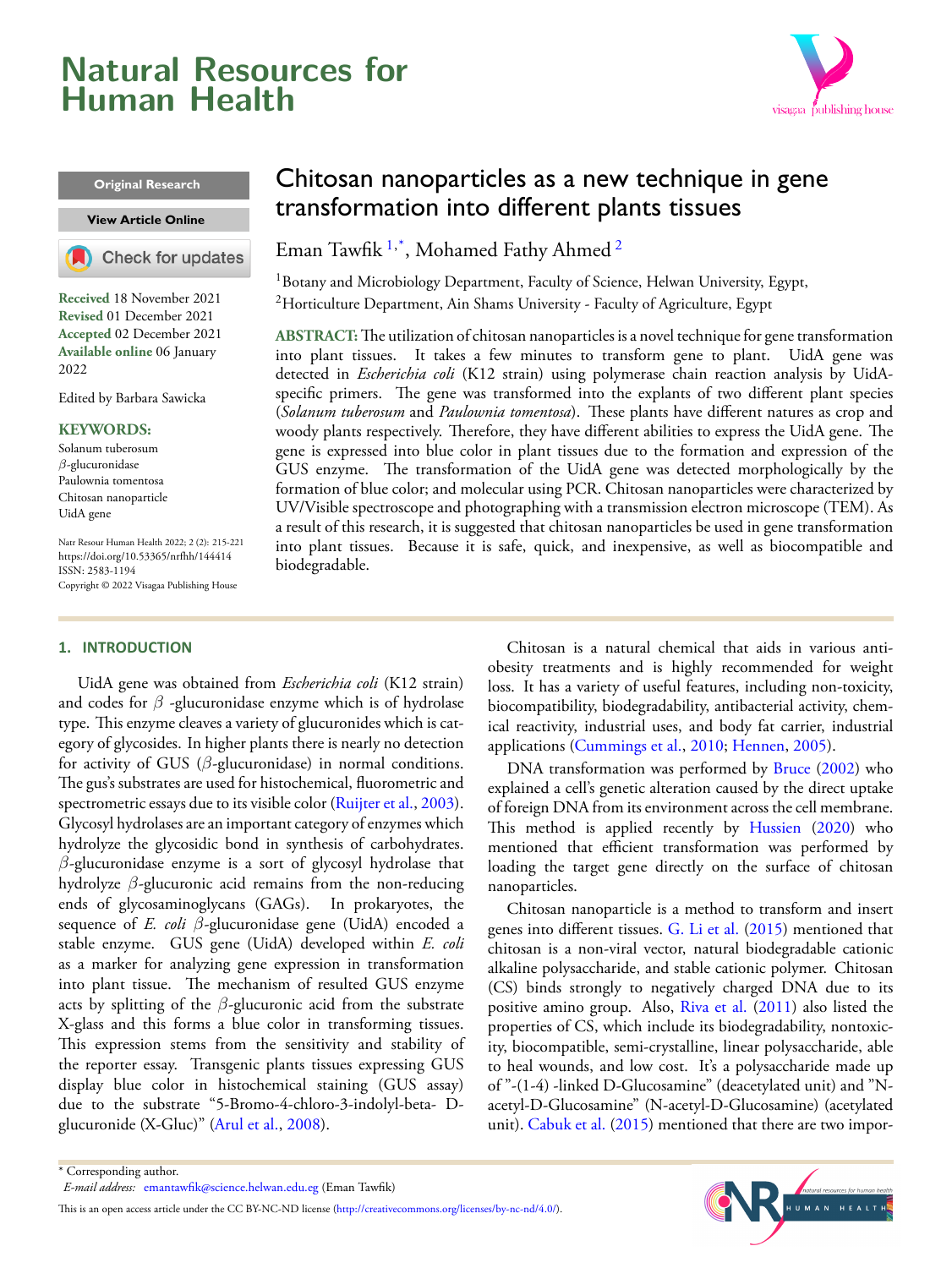tant mechanisms of chitosan/DNA binding: (1) Electrostatic Interaction and cell uptake by direct mixing of the positive chitosan charge with the negative nucleic acid charge. (2) Polymer-based vectors can penetrate cells via the interaction of charge-mediated with negatively charged proteoglycans on the cell membrane structure or endocytosis.

Chitosan nanoparticles or complexes that safeguard genetic material for cellular internalization must have appropriate stabilities that not only successfully protect genes but also allow gene release inside the cell following uptake. Chitosan particles or complexes influence cellular uptake and release of gene inside cytoplasm, and finally influence transfection efficacy. To begin with, chitosan MW has an impact on the creation of nanoparticles or polyplexes [\(Cao et al.,](#page-5-7) [2019](#page-5-7); [Lee & Mohapatra,](#page-5-8) [2008](#page-5-8); [Ragelle et al.,](#page-6-2) [2013\)](#page-6-2).

This survey reports for the achievement of applying chitosan nanoparticles as a novel, safe and fast method for optimization of transformation of UidA gene into plant tissues and regeneration of transgenic plantlets.

#### **2. MATERIALS AND METHODS**

#### **2.1. Plant materials**

Two different plant species were used for this transformation study. *Solanum tuberosum* as crop plant and *Paulownia tomentosa* as woody tree plant. They were cultured on free MS media (CAISSON) for multiplication.

#### **2.2. Obtaining of UidA gene and Cloning**

*E. coli* (K12) was grown in LB broth at 37 *<sup>o</sup>*C overnight at 200 rpm. The cells were harvested by centrifugation and DNA was extracted following the protocol of [He](#page-5-9) ([2011\)](#page-5-9). The primers specific for UidA gene were designed by snap gene® (2.3.3) based on wide gene sequence identified in NCBI database (GenBank accession no: **EG11055**). The designed primers sequence was: (uidAF): 5-ATGTTACGTCCTGTAGAAACCC-3 and (uidAR): 3-TACATTGAGTGCAGCCCGGC-5. These primers were obtained from Bioline (Cat#BIO-41026). The PCR reaction of UidA gene was applied for 35 cycles including: "30 sec min at 94*<sup>o</sup>*C, 30 sec at 64*<sup>o</sup>*C and 50 sec at 72*<sup>o</sup>*C". The PCR product was checked on 1.4% (w/v) agarose gel compared to a hyper ladder 1Kb (Bioline, Cat#BIO-33053). Then the insert was purified using "the GeneJETTM PCR Purification Kit (Cat. # Thermo K0701)".

The ligation protocol was as follow: "The UidA insert was ligated into pMiniT vector (supplied from NEB<sup>®</sup> PCR Cloning Kit, #E1202S, supplemented by NEB 10-beta competent Cells (NEB #C3019)), then ligated to pMiniT according to the manual instruction. The antibiotic resistance gene is for "Ampicillin", in concentration of 50 *µ*g/ml; with constitutive promoter which is active in vivo in all conditions".

#### **2.3. Bacterial TransformaƟon ConfirmaƟon**

The non-recombinant and recombinant colonies were identified by colony PCR as follows: "The recombinant bacteria were cultured on LB agar plates with 100 g/L ampicillin. A single colony from the bacterial transformation was used as a template for the confirmatory PCR reaction after growth. For this reaction, the primers and reaction conditions were the same as for the UidA gene detection in *E. coli* (K12)". After that, the product was electrophoresed on 1.4% gel compared to 1 Kb ladder.

#### **2.4. Chitosan NanoparƟcle TransformaƟon**

#### *2.4.1 Chitosan NanoparƟcles CharacterizaƟon*

2.4.1.1 Chitosan Deacetylation Degree The degree of deacetylation (DD) of chitosan nanoparticles was determined using the titration method, as described by [Czechowska-Biskup et al.](#page-5-10) ([2012](#page-5-10)): "With constant stirring for 30 minutes, 0.2 g powder chitosan was dissolved in 25 cm3 of 0.1 M hydrochloric acid. After that, 25 mL of  $dH_2O$  was added, and the mixture was stirred for 30 minutes. The solution was titrated with a 0.1 moldm-3 sodium hydroxide solution once the chitosan was completely dissolved." Degree of deacetylation (DA or DD) of chitosan was calculated using the formula:

$$
DA\% = 2.03 \left( \frac{V2 - V1}{m + 0.0042 (V2 - V1)} \right)
$$

Where m is the weight of the sample, V1 and V2 are the volumes of 0.1 moldm-3 sodium hydroxide solution corresponding to the deflection points, 2.03 is the coefficient resulting from the molecular weight of chitin monomer units, and 0.0042 is the coefficient resulting from the difference between the molecular weights of chitin and chitosan monomer units.

2.4.1.2 Transmission Electron Microscopy (TEM) The TEM methodology was followed by Kiang et al. at Al-Azhar University's Regional Center for Mycology and Biotechnology (2004). "Carbon coated 400 mesh copper grids were placed on a drop of CS/pDNA complex, then for around 1.5 minutes," according to the technique. The grid was stained for 1.5 minutes with a drop of 2 percent uranyl acetate filtered solution, with surplus uranyl acetate removed." After drying for 10 minutes, the grids were inspected using a JOEL JEM.1010 transmission electron microscope.

2.4.1.3 UV-Visible Spectra Measurements The absorbance of chitosan nanoparticles was measured using UV-visible spectroscopy over a wide range of wavelengths. "JASCO V-630 UV-visible spectrophotometer (serial: C285061148)" was the instrument. Spectra Measurement was the additional software.

#### *2.4.2 Chitosan-DNA Complex FormaƟon (CS/pDNA)*

According to [Mansouri et al.](#page-5-11) ([2006\)](#page-5-11), the production of CS/DNA is as follows: "Dissolve chitosan in 25 mM acetic acid at a working concentration of 0.08 percent and adjust to pH 5.5." For 15 minutes, the CS and recombinant pMiniT were incubated in a water bath at 55*<sup>o</sup>*C. The CS/pDNA combination was made by adding 0.08 percent CS to an equal volume

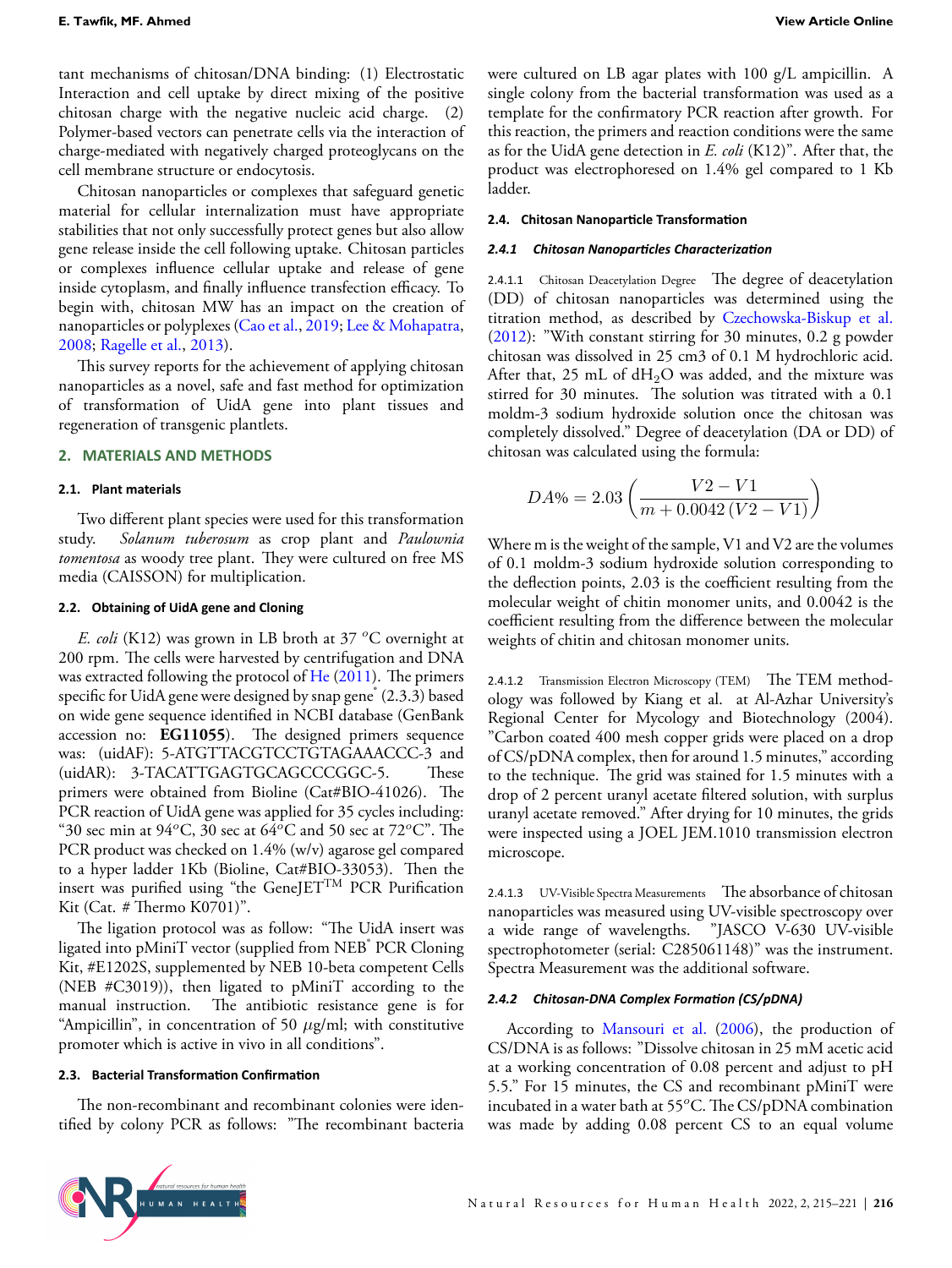#### *2.4.3 DNA retenƟon and release*

[X.W. Li et al.](#page-5-12) ([2003](#page-5-12)) determined the binding between pDNA and CS on 1% agarose gel electrophoresis. While [Huang](#page-5-13) [et al.](#page-5-13) [\(2005](#page-5-13)) designed a DNA release from chitosan nanoparticles as follow: "The pellet was re-suspended in equal volume of phosphate-buffered saline (PBS, pH 7.4) and incubated at 37*<sup>o</sup>*C with agitation at 100 rpm for 3 days after centrifugation at 4*<sup>o</sup>*C, 14000 g for 30 minutes."

#### *2.4.4 Chitosan/pDNA TransformaƟon into Plant*

[Abdel-Razik et al.](#page-5-14) ([2017\)](#page-5-14) described the transfection of chitosan nanoparticles containing the recombinant plasmid into plant tissues as follows: "the nodal segments of *Solanum* and *Paulownia* species were incubated for 40 minutes at room temperature in an eppendorf tube containing 400 l of CS/pDNA mix." The explants were then transferred to MS media with 2 mg/l BA, 1 mg/l kin, and 100 g/L ampicillin, and cultured at 251 *◦*C for 4 weeks to establish new transgenic lines of these species."

#### **2.5. Molecular Analysis of Transgenic Lines**

The "cetyl-trimethyl ammonium bromide (CTAB) method" was used to extract complete genomic DNA from the upper leaves of transgenic and non-transgenic *Solanum* and *Paulownia* lines [\(Rogers & Bendich,](#page-6-3) [1985](#page-6-3)). Then, using the same pair of primers used for the initial gene detection, DNA fragments of UidA transgenes were produced using PCR.

#### **3. RESULTS**

In this survey, the chitosan nanoparticles transformation was applied for UidA gene transformation into two different plant species (*S. tuberosum* and *P. tomentosa*). The applied tissue culture technique was nodal cutting technique (micropropagation). The molecular weight of the target UidA gene was 1812 bp.

#### **3.1. Colony PCR**

To confirm transformation into bacterial cells, colony PCR was performed using selected transformed bacterial colonies grown on LB medium supplemented with 100 *µ*g/L ampicillin. The results obtained showed bands in 1812 bp and this indication for recombinant colonies (Figure [1](#page-2-0)). pMiniT is a compact bacterial vector that employs a toxic minigene for high efficiency cloning and subsequent in vitro transcription of PCR products. It contains SP6 constitutive promoter (for bacteriophage SP6 RNA polymerase) (Figure [2\)](#page-2-1).

#### **3.2. Chitosan nanoparƟcle transformaƟon**

#### *3.2.1 Chitosan nanoparƟcle characterizaƟon*

The chitosan nanoparticle was found as finely powdered particles with medium molecular weight (501 KDa), pH

<span id="page-2-0"></span>

**Figure 1.** Agarose gel electrophoresis of colony PCR from competent 10-beta for the transformed UidA gene. Each lane indicates different colonies used for amplification of gene compared to 1 kb ladder.

<span id="page-2-1"></span>

**Figure 2.** pMiniT vector data. (a) SP6 promoter for bacteriophage SP6 RNA polymerase, obtained by SnapGene (5.3.1); (b) Circular map of pMiniT showing promoters, cloning site and AmpR gene with the UidA insert (blue color), designed by Geneious Prime® (2021.1.1); (c) Linear map of pMiniT vector designed by SnapGene (5.3.1).

4.4, average DD is  $51.23 \pm 5.765\%$  and average particle size under transmission electron microscope was of 43.98 *±* 1.24 nm (Figure [3](#page-3-0)). The UV-visible measurements of chitosan nanoparticles indicated the absorbance of chitosan nanoparticles at 302.8 nm (Figure [4\)](#page-3-1).

#### *3.2.2 DNA RetenƟon and Release*

Chitosan polymers with a positive charge were shown to have a high propensity to form complexes with DNA (-ve charge). According to agarose gel electrophoresis of complexes, the ideal complex formation ratio between CS and plasmid (pDNA) was 1:1. The molecular weight of CS is typically used to measure its capacity to encapsulate pDNA complexes. The findings demonstrated that the electrostatic interaction between CSNPs and pDNA, as well as charge neutralisation and/or an increase in the molecular size of the complexes, caused pDNA to be delayed from the well (Figure [5](#page-3-2)). The release of pDNA from CS-NPs as simulated in plant cells ensured that pDNA released from CSNPs and integrated into the chromosomal DNA of plant

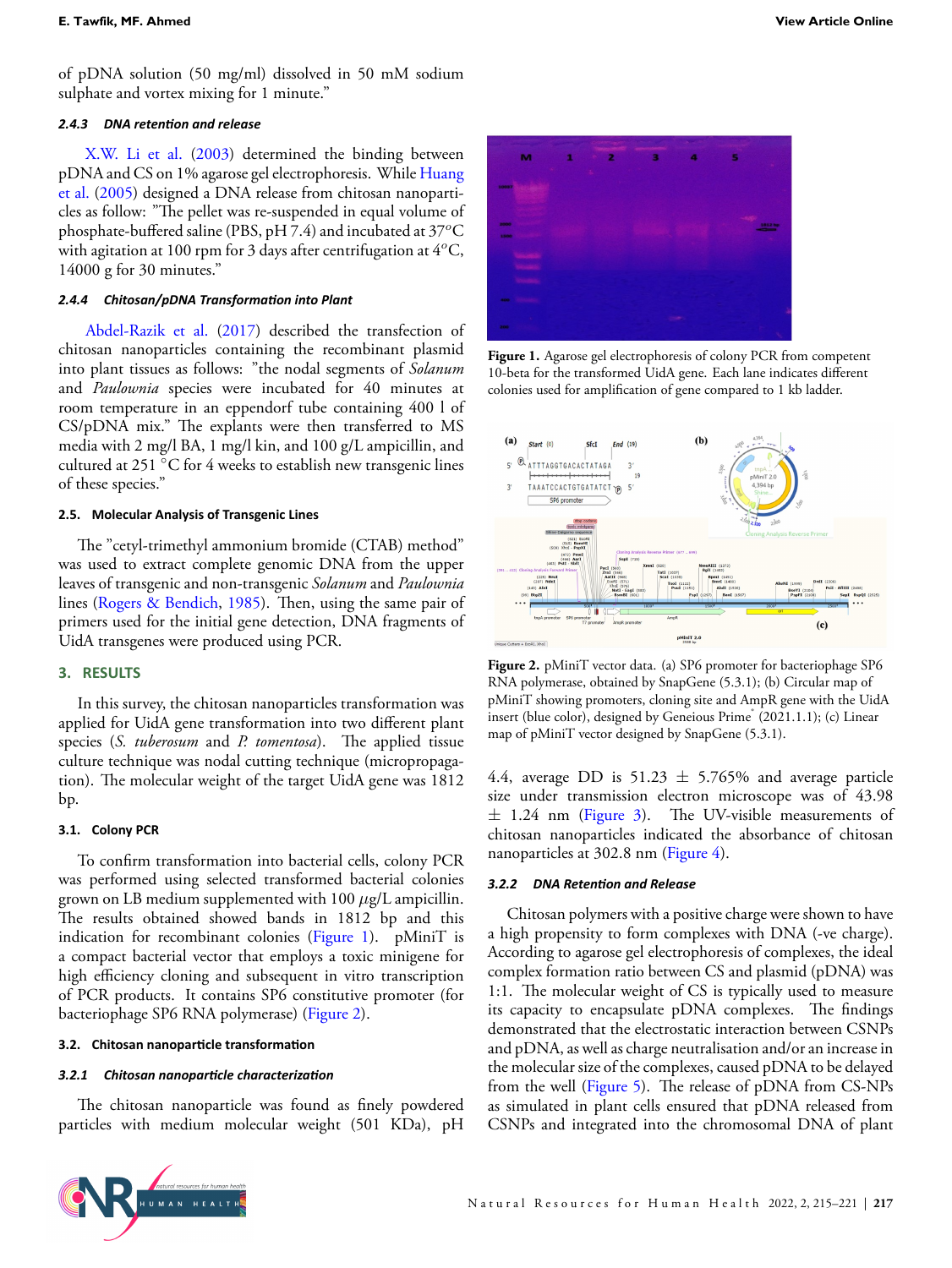<span id="page-3-0"></span>

**Figure 3.** Transmission electron microscope image for CS/pDNA (chitosan nanoparticle binding with modified MiniT carrying UidA gene)

<span id="page-3-1"></span>

**Figure 4.** The UV-visible spectrum wavelengths of chitosan nanoparticles.

<span id="page-3-2"></span>species (Figure [5](#page-3-2)).



**Figure 5.** Agarose gel electrophoresis of (a) CS binding with modified pMiniT and (b) release pDNA from CS and both compared to control plasmid (without CS)

#### **3.3. ConfirmaƟon of TransformaƟon of CS/pDNA Into Transgenic Lines**

The regenerated shoots are fully grown and multiplied after 4 weeks of incubation at 25*<sup>o</sup>*C (light conditions: 16 h light and 8 h dark). Then set of them was observed in the expression of blue color due to expression of the UidA gene and production of the GUS enzyme (Figure [6](#page-3-3)) as the stem of transgenic plant species is darker in color compared to non-transgenic. The other set of plants was examined for gene transfer using conventional PCR to detect the presence of the UidA gene in transgenic S. tuberosum and P. tomentosa compared to non-transgenic plants (Figure [7\)](#page-3-4).

<span id="page-3-3"></span>

Figure 6. The transformed plant with UidA gene via CS (a) transgenic and non-transgenic *S. tuberosum* respectively in MS jars; (b) non-transgenic and transgenic *S. tuberosum* stems; (c) transgenic and non-transgenic *P. tomentosa* respectively in MS jars and (d) non-transgenic and transgenic *P. tomentosa* stems respectively.

<span id="page-3-4"></span>

**Figure 7.** Gel electrophoresis of PCR products of the transformed plant species with UidA gene. M: 1 kb ladder; 1: UidA gene from *E. coli* (K12); 2: non-transgenic *S. tuberosum*; 3: transgenic *S. tuberosum*; 4: non-transgenic *P. tomentosa* and 5: transgenic *P. tomentosa*.

#### **4. DISCUSSION**

This study manipulated the transformation of UidA gene. This gene was isolated from E. coli (K12) as a prokaryotic organism and transformed into two different plant species (*S. tuberosum* and *P. tomentosa*) as eukaryotic organisms. This transformation occurred using chitosan nanoparticles.

The UidA gene also known as GUS gene and its expression leads to formation of blue color. The GUS gene is widely utilized

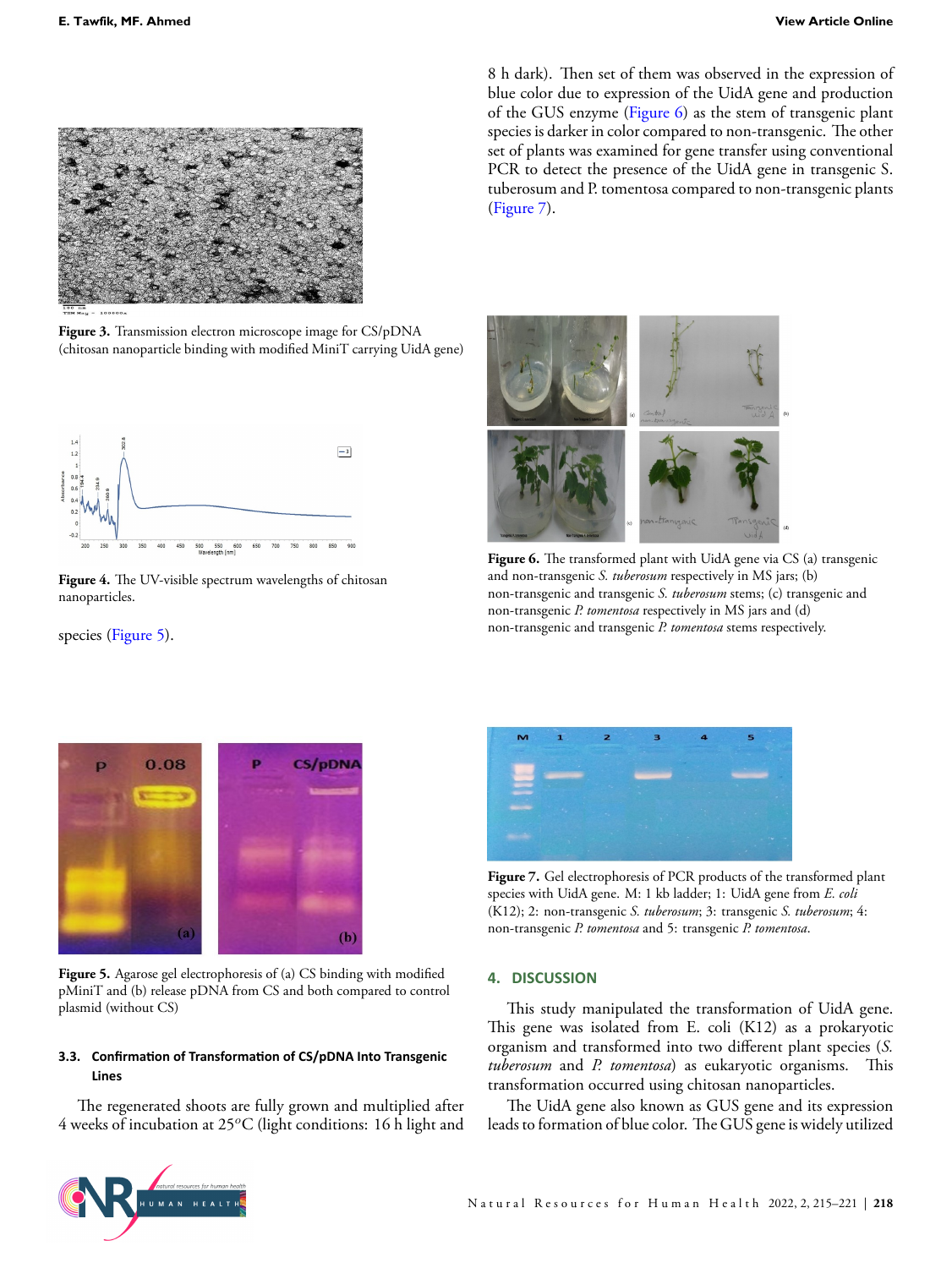in plants because of its stability, simplicity, and resistance to a variety of chemicals and assay conditions such as pH and temperature. [Kavanagh et al.](#page-5-15) ([1988\)](#page-5-15). After an extended period of storage, plants expressing GUS showed high levels of GUS activity. Many studies used UidA gene to be transformed into plant tissue, such as [Deng et al.](#page-5-16) [\(2001](#page-5-16)) who transformed UidA gene into peanuts and [Mousavi et al.](#page-5-17) [\(2014](#page-5-17)) who transformed the gene into Date plant.

CSNPs have many applications in pharmacy, agriculture, and gene delivery. CSNPs were used in transformation into different tissues like [Kiang et al.](#page-5-18) [\(2004](#page-5-18)) who apply transformation of CS/pDNA carrying human embryonic kidney cell lines (HEK293); and Hallaj-Nezhadi et al. (2011) who loaded pUMVC3-hIL12 on CSNPs in Colon Carcinoma Cell lines. But there is a new trend to apply chitosan nanoparticles for transformation into plant tissues according to [Abdel-Razik et](#page-5-14) [al.](#page-5-14) [\(2017](#page-5-14)) and [Hussien](#page-5-4) [\(2020\)](#page-5-4). CSNPs are applied for gene transformation for the following reasons: cheap, biodegradable, biocompatible, nontoxic and save time compared to traditional *Agrobacterium* method. In Agrobacterium transformation, it requires co-cultivation, pre-selections for 3-5 days and requires antibiotics like cefotaxime to inhibit the action of Agrobacterium. Otherwise, using chitosan in transformation is faster as it only requires about half an hour to transform the plasmid into plant tissues, and it doesn't require antibiotics. Also, chitosan nanoparticle transformation efficiency is higher than that of Agrobacterium transformation. The size of chitosan/plasmid complexes was regulated by chitosan MW, according to McLaughlin et al. (1998) and [Kong et al.](#page-5-19) [\(2012](#page-5-19)). "For example, 20, 40, and 80 kDa chitosan can create 200, 250, and 300 nm nanoparticles, respectively," they explained.

Many metal nanoparticles were applied in gene transformation like silver, gold, etc. For example, M [Mortazavi and](#page-5-20) [Zohrabi](#page-5-20) [\(2018](#page-5-20)) used nano-gold to transform cry IA (c) gene into rice plant tissues. But it lacks the selectable marker gene. Besides, [Nagamani et al.](#page-5-21) [\(2019](#page-5-21)) applied silver nanoparticles to enhance the transformation efficiency in E. coli. However, polymer nanoparticles like chitosan have safe effect, doesn't accumulated in cells and applicable for many transformation issues.

The complex of CS/pDNA was prepared with definite circumstances and applied an effective gene delivery system. The degree of deactylation (DD) was estimated using simple titration method by [Czechowska-Biskup et al.](#page-5-10) [\(2012](#page-5-10)) who determined "On the glycoside unit of CSNPs, the amine or acetyl amine groups (+ve) ligates with DNA" (-ve). Furthermore, the degree of deacetylation controls the amount of free amino groups in the polysaccharide, which play a key role in chitosan-DNA interaction." "DD of chitosan effects its solubility, crystallinity, and degradation," according to [Aiba](#page-5-22) ([1989\)](#page-5-22). A higher DD indicates a higher positive charge, which allows for better DNA binding and cellular absorption." CSNPs were characterized because [Huang et al.](#page-5-13) [\(2005](#page-5-13)) mentioned that these characteristics are essential in gene transformation for cellular uptakes of the CS/pDNA and its release from the endolysosome pathway.

Chitosan has gotten a lot of attention as a polymeric carrier for delivering biomaterials into cells, specifically for delivering genes into mammalian and plant cells([Bowman](#page-5-23) [& Leong,](#page-5-23) [2006](#page-5-23); [Hussien](#page-5-4), [2020;](#page-5-4) [Thibault et al.,](#page-6-4) [2010](#page-6-4)). The polycationic polymer is a promising gene carrier with good gene transfer efficiency and a large loading capacity([Mao et](#page-5-24) [al.,](#page-5-24) [2001](#page-5-24)). Chitosan has previously been proven to mediate the opening of tight junctions for delivery reasons([Abyadeh et](#page-5-25) [al.,](#page-5-25) [2017](#page-5-25); [Grenha et al.](#page-5-26), [2007\)](#page-5-26). Interactions between chitosan and the cell membrane may potentially cause denaturation of membrane proteins and an increase in cell membrane permeability, according to the researchers.

The CS/pDNA ratio used in this study was 1:1. This indicated that the degree of deacetylation and molecular weight of CSNPs affect DNA binding with chitosan, and these findings were consistent with those of [Kiang et al.](#page-5-18) ([2004\)](#page-5-18), who stated that "the ratio between CSNPs concentration and DNA must be equal." In addition, I concur with [Bivas-Benita et al.](#page-5-27) ([2004](#page-5-27)), who demonstrated that "particle size and shape play an important role in gene transformation into tissues." The release of CS/pDNA complex was performed and examined on agarose gel which agreed with [Bordelon et al.](#page-5-28) ([2011\)](#page-5-28) who mentioned that the retardation in mobility of CS/pDNA on gel ensured complete encapsulation.

#### **5. CONCLUSION**

This work described a new streamlined approach for gene transformation using nanoparticles into plant tissue. Also, introduced chitosan nanoparticles (CSNPs) as a new technique in transformation instead of metal nanoparticles and traditional Agrobacterium protocol. All that due to the unique properties of CSNPs which is organic, biocompatible, biodegradable, and has high affinity to combine with DNA. UidA gene is a clear expressed gene and easily noticed due to the rapid formation of the blue color directly in the plant tissues. The transformation process was performed by direct transfer of the modified plasmid (cassette), loaded on chitosan nanoparticles, to the explant's segments. The incubation time allowed the gene to transform into plant tissues.

#### **CONFLICTS OF INTEREST**

All authors have nothing to disclose.

#### **ACKNOWLEDGMENTS**

The authors would like to thank Prof. Dr. Ashraf Bakry (Professor of genetics, Faculty of Agriculture, Ain Shams University) for providing us with chitosan nanoparticles. Also, thanks a lot for Agricultural center for genetic engineering and biotechnology "ACGEB", Faculty of Agriculture, Ain Shams University for facilitation of working in tissue culture labs.

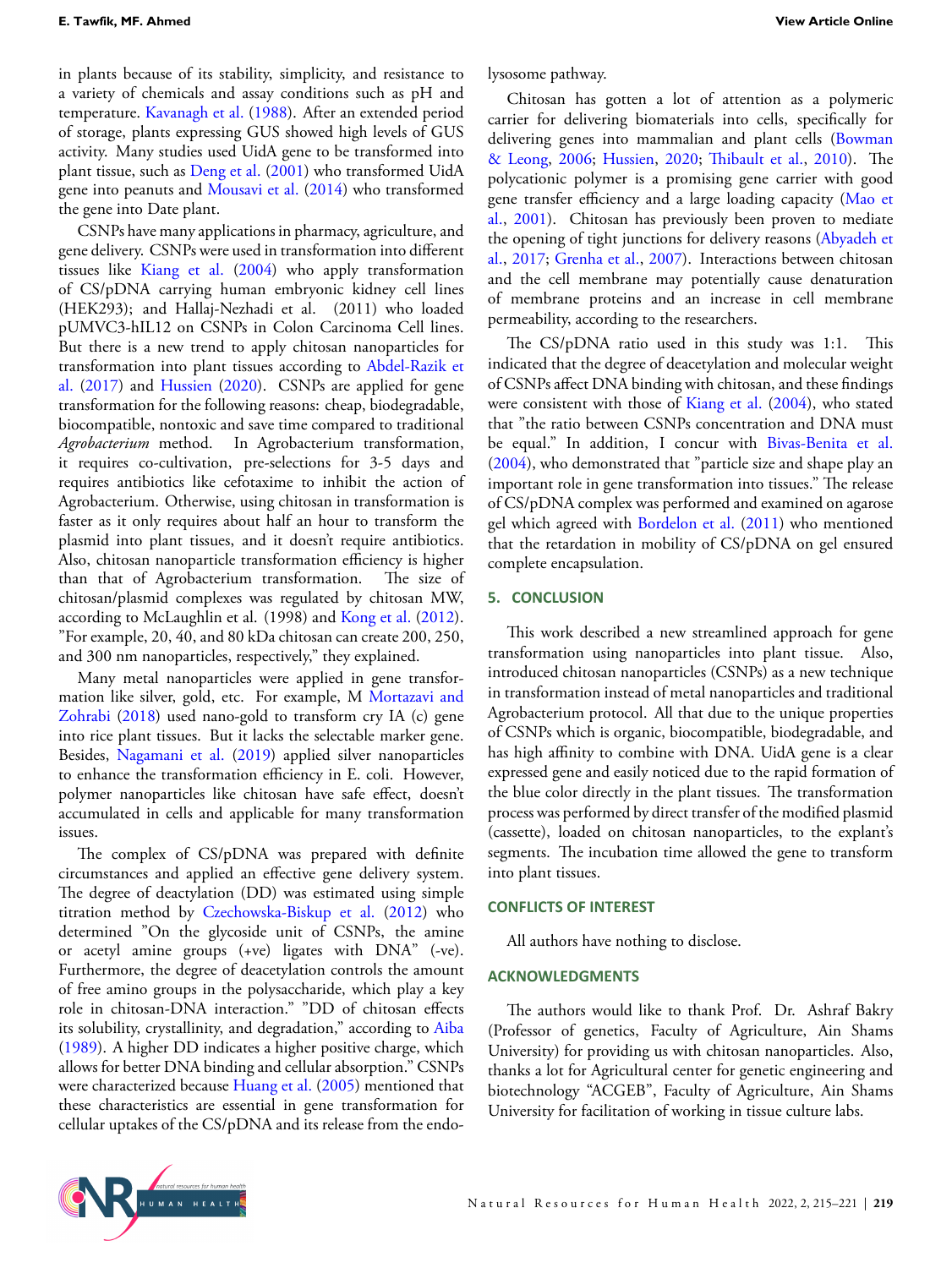#### **ORCID**

Eman Tawfik [0000-0001-5574-7476](#page-0-2)

Mohamed Fathy Ahmed [0000-0002-1013-8578](#page-0-2)

### **AUTHOR CONTRIBUTIONS**

ET, MFA - Research concept and design, ET, MFA - Collection and/or assembly of data, ET - Data analysis and interpretation, ET - Writing the article, ET - Critical revision of the article, ET - Final approval of the article.

#### **REFERENCES**

- <span id="page-5-14"></span>Abdel-Razik, A.B., Hammad, I.A., Tawfik, E., 2017. Transformation of Thionin Genes Using Chitosan Nanoparticle into Potato Plant to Be Resistant to Fungal Infection. IOSR Journal (IOSR-JBB). 3(3), 1–13.
- <span id="page-5-25"></span>Abyadeh, M., Sadroddiny, E., Ebrahimi, A., Esmaeili, F., Landi, F.S., Amani, A., 2017. Electrosprayed chitosan nanoparticles: facile and efficient approach for bacterial transformation. International Nano Letters. 7, 291–295. <https://doi.org/10.1007/s40089-017-0224-0>
- <span id="page-5-22"></span>Aiba, S.I., 1989. Studies on chitosan: 2. Solution stability and reactivity of partially N-acetylated chitosan derivatives in aqueous media. International Journal of Biological Macromolecules. 11(4), 249–252. [https://doi.org/10.1016/0141-8130\(89\)90077-9](https://doi.org/10.1016/0141-8130(89)90077-9)
- <span id="page-5-0"></span>Arul, L., Benita, G., Balasubramanian, P., 2008. Functional insight for *β*-glucuronidase in Escherichia coli and Staphylococcus sp RLH1. Bioinformation. 2(8), 339–343. [https://doi.org/10.6026/](https://doi.org/10.6026/97320630002339) [97320630002339](https://doi.org/10.6026/97320630002339)
- <span id="page-5-27"></span>Bivas-Benita, M., Romeijn, S., Junginger, H.E., Borchard, G., 2004. PLGA-PEI nanoparticles for gene delivery to pulmonary epithelium. European Journal of Pharmaceutics and Biopharmaceutics. 58, 1–6. <https://doi.org/10.1016/j.ejpb.2004.03.008>
- <span id="page-5-28"></span>Bordelon, H., Biris, A.S., Sabliov, C.M., Monroe, W.T., 2011. Characterization of Plasmid DNA Location within Chitosan/PLGA/pDNA Nanoparticle Complexes Designed for Gene Delivery. Journal of Nanomaterials. 2011, 952060. [https://doi.org/10.1155/2011/](https://doi.org/10.1155/2011/952060) [952060](https://doi.org/10.1155/2011/952060)
- <span id="page-5-23"></span>Bowman, K., Leong, K.W., 2006. Chitosan nanoparticles for oral drug and gene delivery. International Journal of Nanomedicine. 1(2), 117– 128. <https://doi.org/10.2147/nano.2006.1.2.117>
- <span id="page-5-3"></span>Bruce, A., 2002. Molecular Biology of the Cell,. Garland Science, New York, p. 35.
- <span id="page-5-6"></span>Cabuk, M., Yavuz, M., Unal, H.I., Alan, Y., 2015. Synthesis, Characterization, and Enhanced Antibacterial Activity of Chitosan-Based Biodegradable Conducting Graft Copolymers. Polymer Composites. 36(3), 497–509. <https://doi.org/10.1002/pc.22965>
- <span id="page-5-7"></span>Cao, Y., Tan, Y.F., Wong, Y.S., Liew, M.W.G., Venkatraman, S., 2019. Recent Advances in Chitosan-Based Carriers for Gene Delivery. Marine Drugs. 17, 381–381. <https://doi.org/10.3390/md17060381>
- <span id="page-5-1"></span>Cummings, J.H., Roberfroid, M.B., Andersson, H., Barth, C., Ferro-Luzzi, A., Ghoos, Y., Gibney, M., Hermansen, K., James, W.P.T., Korver, O., Lairon, D., Pascal, G., Voragen, A.G.S., 2010. A new look at dietary carbohydrate: chemistry, physiology and health. European Journal of Clinical Nutrition. 64, 334–339. [https://doi.org/10.1038/](https://doi.org/10.1038/sj.ejcn.1600427) [sj.ejcn.1600427](https://doi.org/10.1038/sj.ejcn.1600427)
- <span id="page-5-10"></span>Czechowska-Biskup, R., Jarosińska, D., Rokita, B., Ulański, P., Rosiak, J.M., 2012. Determination of degree of deacetylation of chitosan - comparison of methods. Progress on Chemistry and Application of Chitin and its Derivatives. 17, 5–20.
- <span id="page-5-16"></span>Deng, X.Y., Wei, Z.M., An, H.L., 2001. Transient peanut plants obtained by particle bombardment via embryogenesis system. Cell Research.

11, 156–160. <https://doi.org/10.1038/sj.cr.7290081>

- <span id="page-5-26"></span>Grenha, A., Grainger, C.I., Dailey, L.A., Seijo, B., Martin, G.P., Remuñán-López, C., Forbes, B., 2007. Chitosan nanoparticles are compatible with respiratory epithelial cells in vitro. European Journal of Pharmaceutical Sciences. 31(2), 73–84. [https://doi.org/10.1016/](https://doi.org/10.1016/j.ejps.2007.02.008) [j.ejps.2007.02.008](https://doi.org/10.1016/j.ejps.2007.02.008)
- <span id="page-5-9"></span>He, F., 2011. E. coli Genomic DNA Extraction. Bio-protocol. 101, Bio101. <http://www.bio-protocol.org/e97>
- <span id="page-5-2"></span>Hennen, W.J., 2005. Chitosan,. Woodland Publishing Inc, Pleasant Grove, Utah, p. 32.
- <span id="page-5-13"></span>Huang, M., Fong, C.W., Khor, E., Lim, L.Y., 2005. Transfection efficiency of chitosan vectors: effect of polymer molecular weight and degree of deacetylation. Journal of Control Release. 106, 391–406. [https://](https://doi.org/10.1016/j.jconrel.2005.05.004) [doi.org/10.1016/j.jconrel.2005.05.004](https://doi.org/10.1016/j.jconrel.2005.05.004)
- <span id="page-5-4"></span>Hussien, E.T., 2020. Production of transgenic Paulownia tomentosa (Thunb.) steud. using chitosan nanoparticles to express antimicrobial genes resistant to bacterial infection. Molecular Biology Research Communications. 9(2), 55–62. [https://doi.org/10.22099/mbrc.2019](https://doi.org/10.22099/mbrc.2019.35331.1454) [.35331.1454](https://doi.org/10.22099/mbrc.2019.35331.1454)
- <span id="page-5-15"></span>Kavanagh, T.A., Jefferson, R.A., Bevan, M.W., 1988. Targeting a foreign protein to chloroplasts using fusions to the transit peptide of a chlorophyll a/b protein. Molecular Genetics and Genomics. 25, 38– 38. <https://doi.org/10.1007/bf00331300>
- <span id="page-5-18"></span>Kiang, T., Wen, J., Lim, H.W., Leong, K.W., 2004. The effect of the degree of chitosan deacetylation on the efficiency of gene transfection. Biomaterials Elsevier Ltd. 25, 5293–5301. [https://doi.org/10.1016/](https://doi.org/10.1016/j.biomaterials.2003.12.036) [j.biomaterials.2003.12.036](https://doi.org/10.1016/j.biomaterials.2003.12.036)
- <span id="page-5-19"></span>Kong, F., Liu, G., Sun, B., Zhou, S., Zuo, A., Zhao, R., Liang, D., 2012. Phosphorylatable short peptide conjugated low molecular weight chitosan for efficient siRNA delivery and target gene silencing. International Journal of Pharmaceutics. 422, 445–453. [https://doi](https://doi.org/10.1016/j.ijpharm.2011.10.041) [.org/10.1016/j.ijpharm.2011.10.041](https://doi.org/10.1016/j.ijpharm.2011.10.041)
- <span id="page-5-8"></span>Lee, D., Mohapatra, S.S., 2008. Chitosan nanoparticle-mediated gene transfer, and others, (Eds.), Gene Therapy Protocols. Humana Press, pp. 127–167. [https://doi.org/10.1007/978-1-59745-237-3\\_8](https://doi.org/10.1007/978-1-59745-237-3_8)
- <span id="page-5-5"></span>Li, G., Wang, J., Feng, X., Liu, Z., Jiang, C., Yang, J., 2015. Preparation and Testing of Quaternized Chitosan Nanoparticles as Gene Delivery Vehicles. Appl Biochem Biotech. 175, 3244–3257. [https://doi.org/](https://doi.org/10.1007/s12010-015-1483-8) [10.1007/s12010-015-1483-8](https://doi.org/10.1007/s12010-015-1483-8)
- <span id="page-5-12"></span>Li, X.W., Lee, D.K., Chan, A.S., Alpar, H.O., 2003. Sustained expression in mammalian cells with DNA complexed with chitosan nanoparticles. Biochim Biophys Acta. 1630, 7–18. [https://doi.org/](https://doi.org/10.1016/j.bbaexp.2003.08.011) [10.1016/j.bbaexp.2003.08.011](https://doi.org/10.1016/j.bbaexp.2003.08.011)
- <span id="page-5-11"></span>Mansouri, S., Cuie, Y., Winnik, F., Shi, Q., Lavigne, P., Benderdour, M., Beaumont, E., 2006. Characterization of folate-chitosan-DNA nanoparticles for gene therapy. Biomaterials. 27, 2060–2065. <https://doi.org/10.1016/j.biomaterials.2005.09.020>
- <span id="page-5-24"></span>Mao, H.Q., Roy, K., Troung-Le, V.L., Janes, K.A., Lin, K.Y., Wang, Y., August, J.T., Leong, K.W., 2001. Chitosan-DNA nanoparticles as gene carriers: synthesis, characterization and transfection efficiency. Journal of Controlled Release. 70(3), 399–421. [https://doi.org/10](https://doi.org/10.1016/S0168-3659(00)00361-8) [.1016/S0168-3659\(00\)00361-8](https://doi.org/10.1016/S0168-3659(00)00361-8)
- <span id="page-5-20"></span>Mortazavi, S., Zohrabi, Z., 2018. Biolistic co-transformation of rice using gold nanoparticles. Iran Agricultural Research. 37, 75–82.
- <span id="page-5-17"></span>Mousavi, M., Mousavi, A., Habashi, A.K., Dehsara, B., 2014. Genetic transformation of date palm (Phoenix dactylifera L. cv. 'Estamaran') via particle bombardment. Mol Biol Rep. 41(12), 8185–8194. <https://doi.org/10.1007/s11033-014-3720-6>
- <span id="page-5-21"></span>Nagamani, G., Alex, S., Soni, K.B., Anith, K.N., Manohar, V., Kiran, A.G., 2019. A novel approach for increasing transformation efficiency in E. coli DH5*α* cells using silver nanoparticles. 3 Biotech. 3(3), 113–113. <https://doi.org/10.1007/s13205-019-1640-9>